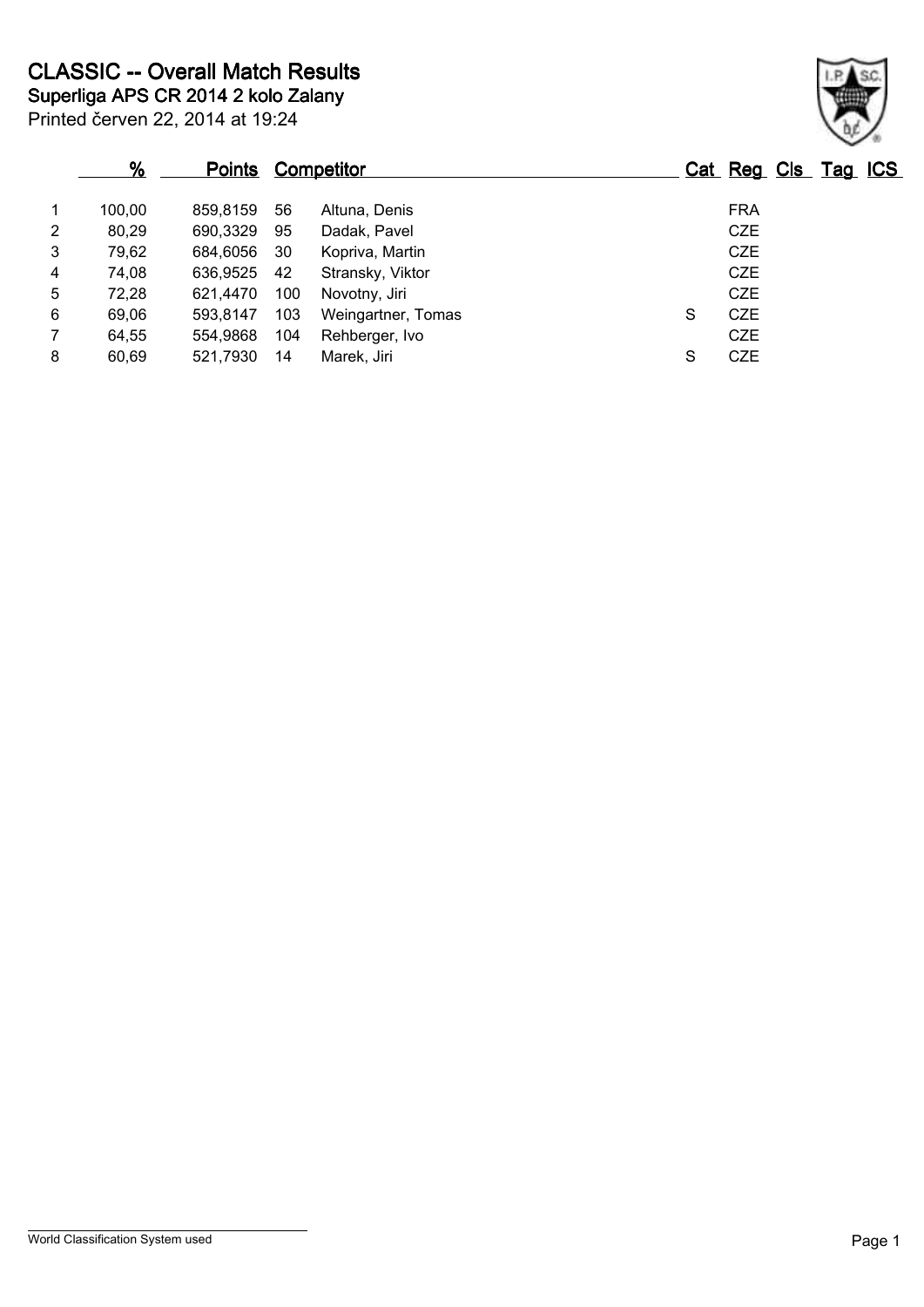|                | $\frac{9}{6}$ | <b>Points</b> |     | <b>Competitor</b>  |   | Cat Reg Cls Tag ICS |  |
|----------------|---------------|---------------|-----|--------------------|---|---------------------|--|
| 1              | 100,00        | 851,9856      | 66  | Havlicek, Miroslav |   | <b>CZE</b>          |  |
| $\overline{2}$ | 88,10         | 750,6159      | 116 | Henes, Zdenek      |   | <b>CZE</b>          |  |
| 3              | 87,47         | 745,2580      | 68  | Pijacek, Petr      |   | <b>CZE</b>          |  |
| 4              | 85,40         | 727,6084      | 84  | Helan, Vit         |   | <b>CZE</b>          |  |
| 5              | 85,00         | 724,1740      | 20  | Sery, Jiri         | S | <b>CZE</b>          |  |
| 6              | 79,78         | 679,7080      | 91  | Sustr, Milos       | S | <b>CZE</b>          |  |
| 7              | 78,70         | 670,4956      | 50  | Sera, Martina      | L | <b>CZE</b>          |  |
| 8              | 78,70         | 670,4911      | 57  | Horejsi, Lenka     | L | <b>CZE</b>          |  |
| 9              | 75,26         | 641,1903      | 87  | Kolar, Milan       |   | <b>CZE</b>          |  |
| 10             | 65,96         | 561,9526      | 92  | Sustrova, Katerina | L | <b>CZE</b>          |  |
| 11             | 62,36         | 531,2659      | 47  | Polivka, Vladimir  | S | <b>CZE</b>          |  |
| 12             | 60,15         | 512,4454      | 53  | Vohnout, Martin    | S | <b>CZE</b>          |  |
| 13             | 58,81         | 501,0785      | 80  | Nurnberg, Philipp  |   | <b>GER</b>          |  |
| 14             | 57,81         | 492,4944      | 76  | Dubiella, Gerd     | S | <b>GER</b>          |  |
| 15             | 55,14         | 469,7930      | 21  | Sorer, Jiri        |   | <b>CZE</b>          |  |
| 16             | 52,90         | 450,6654      | 119 | Szmek, Patrik      |   | <b>CZE</b>          |  |

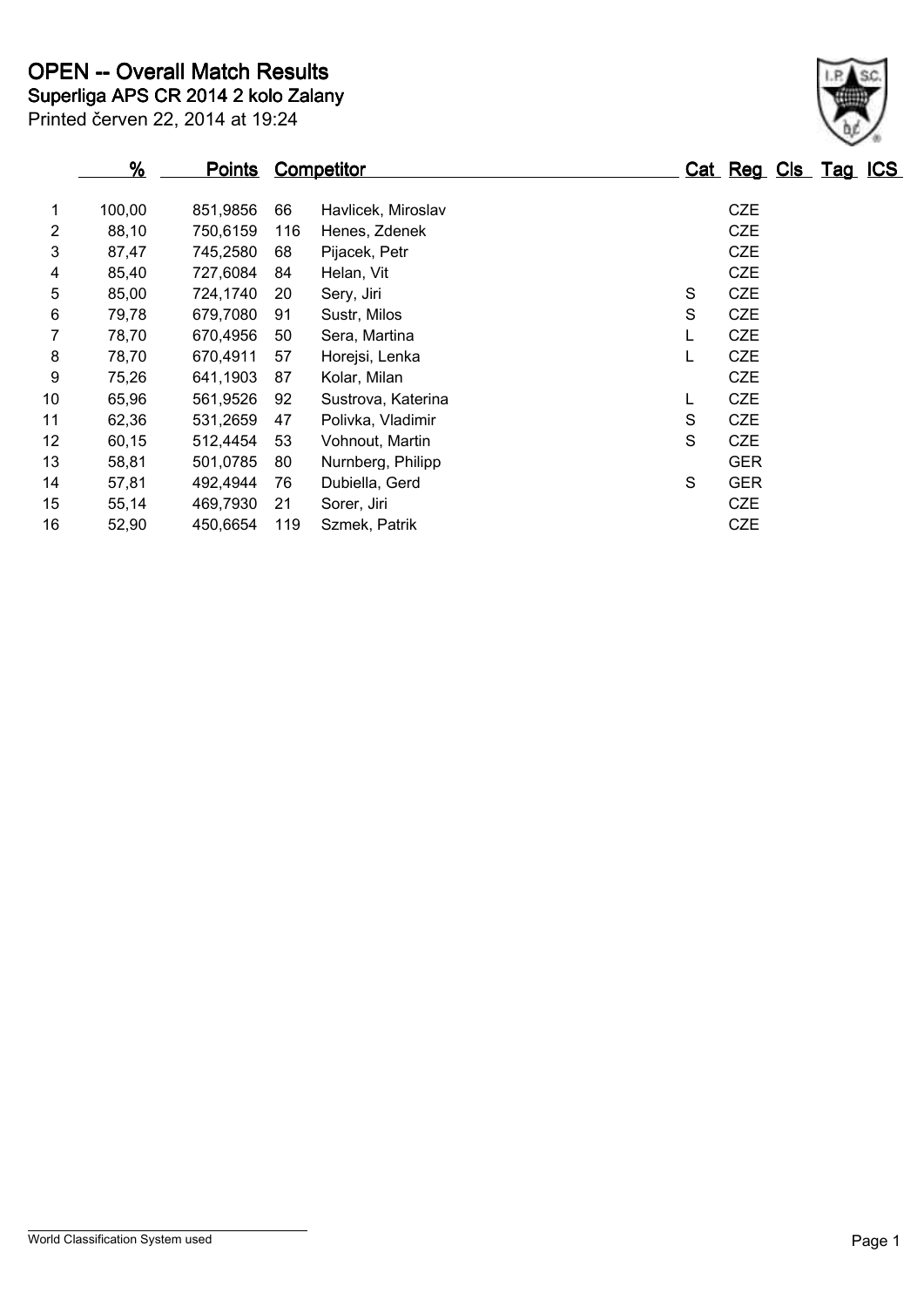**Superliga APS CR 2014 2 kolo Zalany PRODUCTION -- Overall Match Results**

|                | $\frac{9}{6}$ | <b>Points</b> |                | Competitor          |             | Cat Reg Cls Tag ICS |  |  |
|----------------|---------------|---------------|----------------|---------------------|-------------|---------------------|--|--|
| 1              | 100,00        | 847,1919      | 55             | Zapletal, Miroslav  |             | CZE                 |  |  |
| $\overline{2}$ | 96,19         | 814,9128      | 49             | Sebo, Robin         |             | CZE                 |  |  |
| 3              | 93,86         | 795,1829      | 52             | Stepan, Michal      | J           | CZE                 |  |  |
| 4              | 93,72         | 794,0170      | 61             | Liehne, Zdenek      |             | <b>CZE</b>          |  |  |
| 5              | 87,09         | 737,7920      | 58             | Hrnciarik, Andrej   |             | <b>SVK</b>          |  |  |
| 6              | 86,24         | 730,6388      | 38             | Vinduska, Vaclav    |             | <b>CZE</b>          |  |  |
| $\overline{7}$ | 80,23         | 679,6990      | 36             | Stryc, Michael      |             | <b>CZE</b>          |  |  |
| 8              | 79,07         | 669,9014      | 41             | Smutny, Petr        |             | <b>CZE</b>          |  |  |
| 9              | 78,60         | 665,8721      | 108            | Sedy, Roman         |             | CZE                 |  |  |
| 10             | 75,66         | 640,9970      | 67             | Kamenicek, Miroslav | $\mathbf S$ | <b>CZE</b>          |  |  |
| 11             | 74,71         | 632,9377      | 37             | Silhavy, Erik       |             | <b>CZE</b>          |  |  |
| 12             | 74,47         | 630,9178      | 29             | Heglas, Jakub       |             | <b>CZE</b>          |  |  |
| 13             | 74,31         | 629,5836      | 105            | Hakala, Jiri        |             | CZE                 |  |  |
| 14             | 72,17         | 611,4420      | 31             | Kratochvil, Jan     |             | <b>CZE</b>          |  |  |
| 15             | 70,20         | 594,6944      | 99             | Manolevski, Michael |             | <b>CZE</b>          |  |  |
| 16             | 69,54         | 589,1517      | 44             | Cehelsky, Petr      |             | <b>CZE</b>          |  |  |
| 17             | 69,34         | 587,4325      | 33             | Rek, Boris          |             | <b>CZE</b>          |  |  |
| 18             | 65,91         | 558,3900      | $\overline{2}$ | Braun, Jurgen       |             | <b>GER</b>          |  |  |
| 19             | 65,27         | 552,9395      | 130            | Uhlik, Milan        |             | <b>CZE</b>          |  |  |
| 20             | 64,96         | 550,3689      | 25             | Krcal, Jan          |             | <b>CZE</b>          |  |  |
| 21             | 60,21         | 510,1024      | 132            | Korner, Stanislav   |             | <b>CZE</b>          |  |  |
| 22             | 57,41         | 486,4089      | 72             | Kostak, Jan         |             | <b>CZE</b>          |  |  |
| 23             | 57,09         | 483,6759      | 5              | Horky, Pavel        |             | <b>CZE</b>          |  |  |
| 24             | 57,05         | 483,3630      | 85             | Jires, Pavel        |             | CZE                 |  |  |
| 25             | 53,86         | 456,2831      | 69             | Soucek, Jan         |             | <b>CZE</b>          |  |  |
| 26             | 52,29         | 442,9731      | 81             | Schwarz, Florian    | S           | <b>GER</b>          |  |  |
| 27             | 51,80         | 438,8672      | 13             | Kysela, Milos       |             | CZE                 |  |  |
| 28             | 50,29         | 426,0223      | 133            | Sykora, Petr        |             | CZE                 |  |  |
| 29             | 49,72         | 421,1976      | 98             | Kuzel, Zdenek       |             | <b>CZE</b>          |  |  |
| 30             | 44,23         | 374,6984      | 114            | Mucka, Karel        | S           | <b>CZE</b>          |  |  |
| 31             | 39,55         | 335,0669      | 111            | Janouch, Pavel      |             | CZE                 |  |  |
| 32             | 38,94         | 329,8775      | 16             | Moser, Viola        | L           | <b>GER</b>          |  |  |
| 33             | 33,78         | 286,1624      | 110            | Slavata, Jan        | J           | <b>CZE</b>          |  |  |
|                |               |               |                |                     |             |                     |  |  |

Printed červen 22, 2014 at 19:24

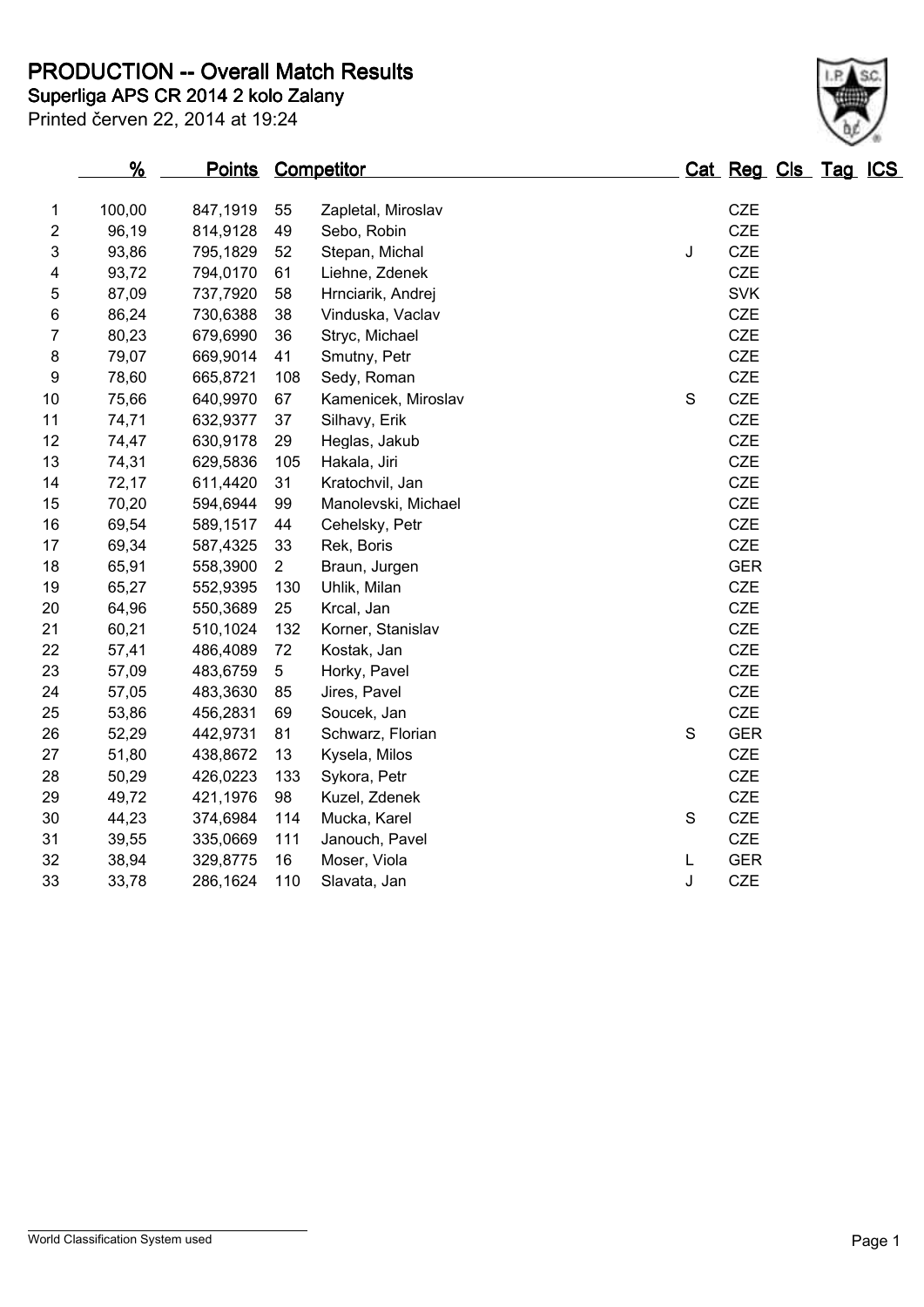|                | %      | <u>Points</u> |     | <b>Competitor</b>  |   | Cat Reg Cls Tag ICS |  |  |
|----------------|--------|---------------|-----|--------------------|---|---------------------|--|--|
| $\mathbf 1$    | 100,00 | 829.5787      | 88  | Nemecek, Zdenek    | S | <b>CZE</b>          |  |  |
| $\overline{2}$ | 91,37  | 758,0074      | 96  | Kotrous, Pavel     |   | <b>CZE</b>          |  |  |
| 3              | 84,09  | 697,5731      | 94  | Barta, Ondrej      | S | <b>CZE</b>          |  |  |
| 4              | 75,68  | 627,8027      | 86  | Rossl, Karel       | S | <b>CZE</b>          |  |  |
| 5              | 73,00  | 605,5967      | 89  | Safranek, Lumir    | S | <b>CZE</b>          |  |  |
| 6              | 71,24  | 590,9586      | 17  | Prepletany, Jan    | S | <b>CZE</b>          |  |  |
| $\overline{7}$ | 65,96  | 547,1779      | 26  | Potuckova, Ludmila | S | <b>CZE</b>          |  |  |
| 8              | 64,35  | 533,8028      | 62  | Prosek, Jan        |   | <b>CZE</b>          |  |  |
| 9              | 27,49  | 228,0852      | 113 | Pojer, Lubos       | S | <b>CZE</b>          |  |  |